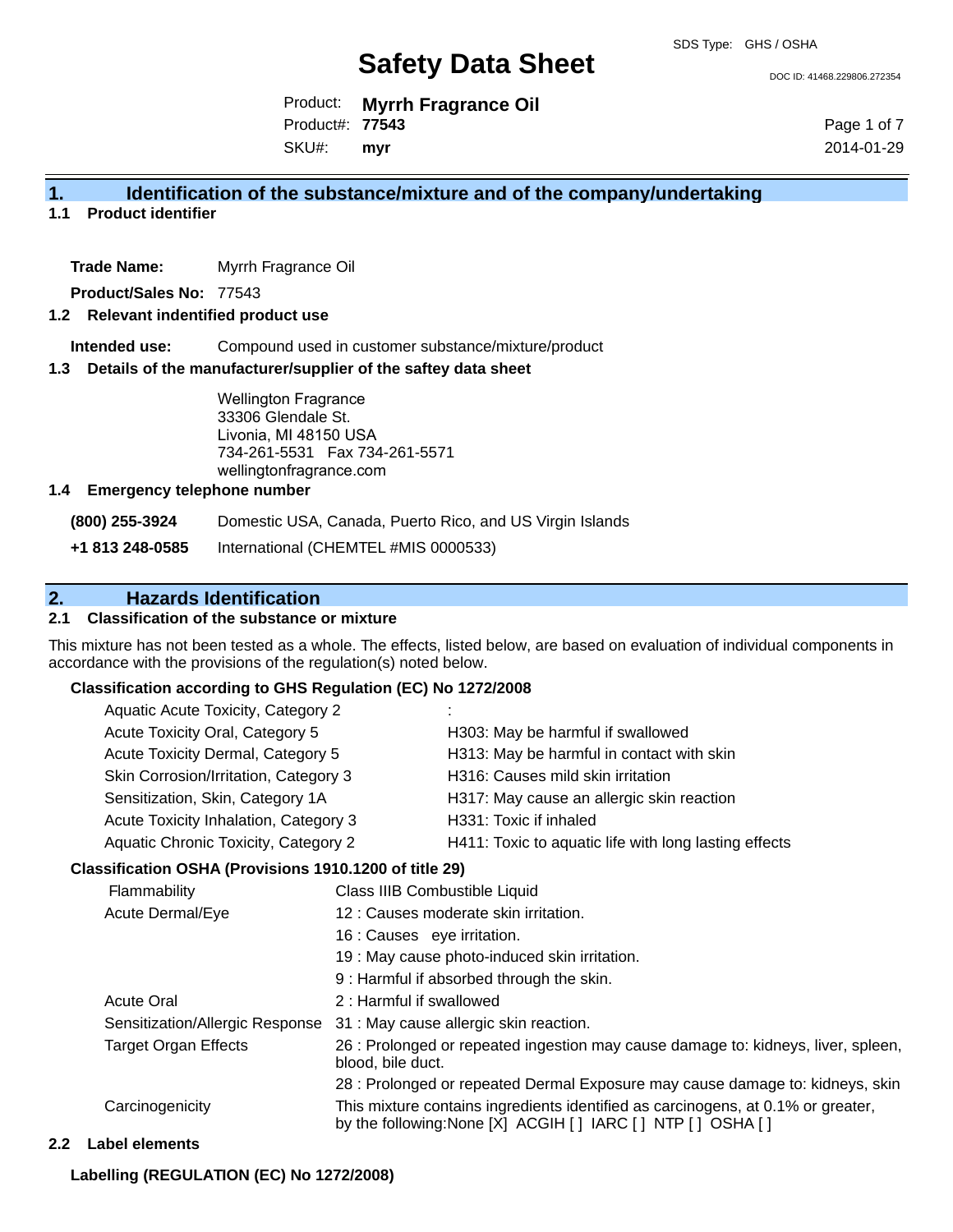DOC ID: 41468.229806.272354

## Product: **Myrrh Fragrance Oil**

Product#: **77543**

SKU#: **myr**



#### **Signal Word: Danger, Warning**

#### **Hazard statments**

| H303             | May be harmful if swallowed                     |
|------------------|-------------------------------------------------|
| H313             | May be harmful in contact with skin             |
| H316             | Causes mild skin irritation                     |
| H317             | May cause an allergic skin reaction             |
| H <sub>331</sub> | Toxic if inhaled                                |
| H411             | Toxic to aquatic life with long lasting effects |

#### **Precautionary Statements**

#### **Prevention:**

| P <sub>2</sub> 33 | Keep container tightly closed                                                                      |
|-------------------|----------------------------------------------------------------------------------------------------|
| P <sub>271</sub>  | Use only outdoors or in a well-ventilated area                                                     |
| P <sub>272</sub>  | Contaminated work clothing should not be allowed out of the workplace                              |
| P273              | Avoid release to the environment                                                                   |
| <b>Response:</b>  |                                                                                                    |
| $P302 + P352$     | IF ON SKIN: Wash with soap and water                                                               |
| $P304 + P340$     | IF INHALED: Remove victim to fresh air and keep at rest in a position comfortable for<br>breathing |
| P311              | Call a POISON CENTER or doctor/physician                                                           |
| P312              | Call a POISON CENTER or doctor/physician if you feel unwell                                        |
| $P333 + P313$     | If skin irritation or a rash occurs: Get medical advice/attention                                  |
| P363              | Wash contaminated clothing before reuse                                                            |
| P391              | <b>Collect Spillage</b>                                                                            |
|                   |                                                                                                    |

#### **2.3 Other Hazards**

**no data available**

## **3. Composition/Information on Ingredients**

#### **3.1 Mixtures**

This product is a complex mixture of ingredients, which contains among others the following substance(s), presenting a health or environmental hazard within the meaning of the UN Globally Harmonized System of Classification and Labeling of Chemicals (GHS):

| CAS#<br>Ingredient | EC#                                            | Conc.<br>Range | <b>GHS Classification</b> | <b>OSHA Classification</b> |
|--------------------|------------------------------------------------|----------------|---------------------------|----------------------------|
| 84-66-2            | 201-550-6                                      | $40 - 50%$     | H316                      |                            |
| Diethyl phthalate  |                                                |                |                           |                            |
| 8050-15-5          | 232-476-2                                      | $20 - 30 \%$   | H412                      | 31                         |
|                    | Methyl ester of rosin (partially hydrogenated) |                |                           |                            |

Page 2 of 7 2014-01-29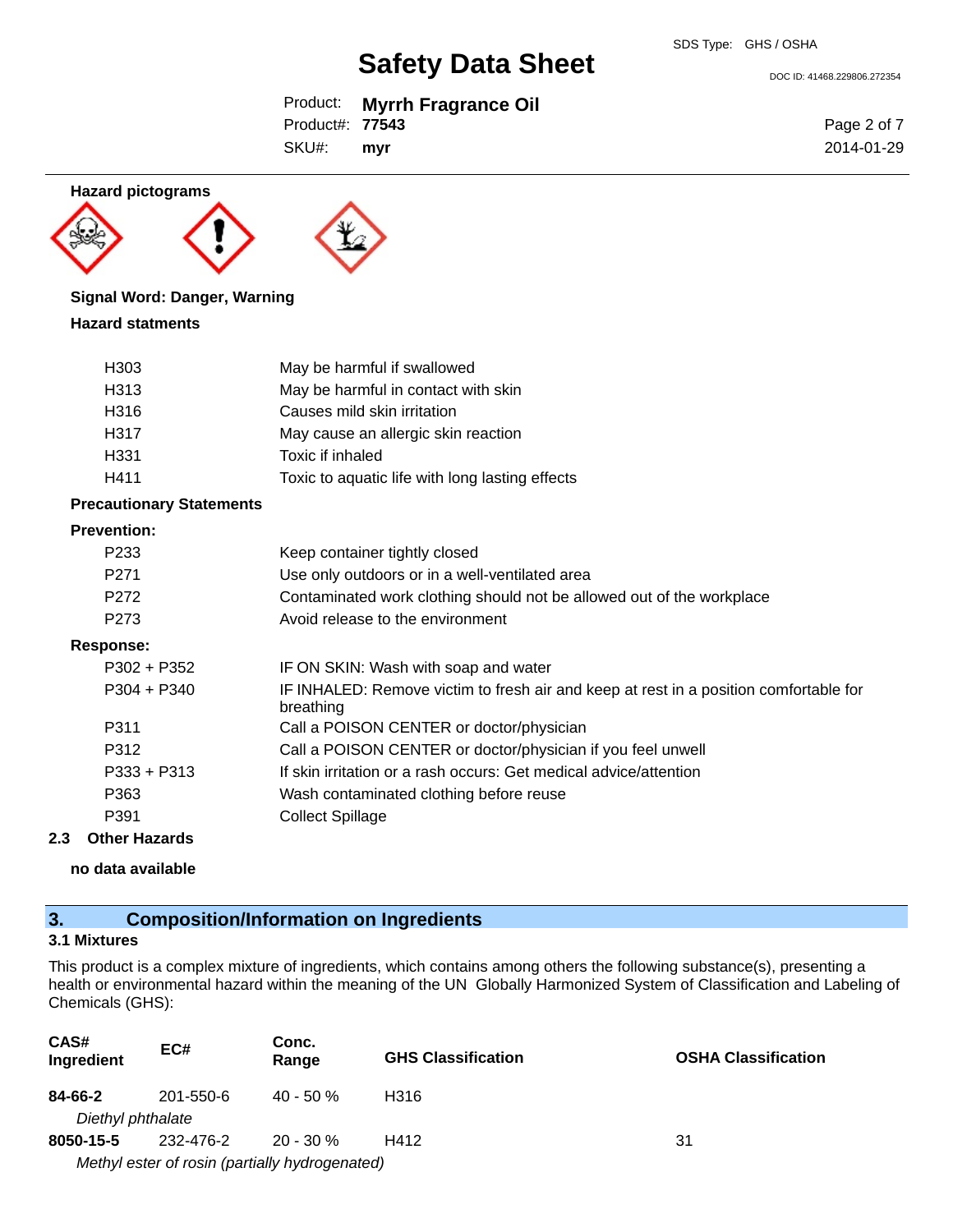## SDS Type: GHS / OSHA

**Safety Data Sheet**

DOC ID: 41468.229806.272354

| Product:               | <b>Myrrh</b> |
|------------------------|--------------|
| Product#: <b>77543</b> |              |
| SKU#:                  | myr          |

Page 3 of 7 2014-01-29

| <b>CAS#</b>            |                                                          | Conc.          |                              |                            |
|------------------------|----------------------------------------------------------|----------------|------------------------------|----------------------------|
| Ingredient             | EC#                                                      | Range          | <b>GHS Classification</b>    | <b>OSHA Classification</b> |
|                        |                                                          |                |                              |                            |
| 120-51-4               | 204-402-9                                                | $10 - 20%$     | H302; H313; H411             | 28, 3                      |
| <b>Benzyl Benzoate</b> |                                                          |                |                              |                            |
| 66068-84-6             | 266-100-3                                                | $5 - 10 \%$    | H315; H411                   | 11, 15                     |
|                        | Isocamphenyl cyclohexanol (mixed isomers)                |                |                              |                            |
| $91 - 64 - 5$          | 202-086-7                                                | $2 - 5%$       | H302; H317                   | 12, 15, 2, 26, 31, 9       |
| Coumarin               |                                                          |                |                              |                            |
| 8016-37-3              | 232-543-6                                                | $2 - 5%$       | H000; H302                   | 2                          |
|                        | Commiphora myrrha oil                                    |                |                              |                            |
| 54464-57-2             | 259-174-3                                                | $1 - 2%$       | H315; H317; H410             | 11, 31                     |
|                        | <b>Tetramethyl Acetyloctahydronaphthalenes</b>           |                |                              |                            |
| 32388-55-9             | 251-020-3                                                | $1 - 2%$       | H316; H317; H410             | 16, 19                     |
| Acetyl cedrene         |                                                          |                |                              |                            |
| 8000-27-9              | 285-370-3                                                | $1 - 2%$       | H304; H316; H410; H411       | 3                          |
|                        | Juniperus Virginiana Oil                                 |                |                              |                            |
| 104-55-2               | 203-213-9                                                | $0.1 - 1.0 \%$ | H303; H312; H315; H317; H319 | 10, 12, 16, 26, 31, 36     |
| Cinnamal               |                                                          |                |                              |                            |
|                        | See Section 16 for full text of GHS classification codes |                |                              |                            |

Total Hydrocarbon Content  $(% \mathcal{O}_{N})$  = 0.37

| <b>First Aid Measures</b><br>4.                                                   |                                                                                                               |
|-----------------------------------------------------------------------------------|---------------------------------------------------------------------------------------------------------------|
| <b>Description of first aid measures</b><br>4.1                                   |                                                                                                               |
| Inhalation:                                                                       | Remove from exposure site to fresh air and keep at rest.<br>Obtain medical advice.                            |
| <b>Eye Exposure:</b>                                                              | Flush immediately with water for at least 15 minutes.<br>Contact physician if symptoms persist.               |
| <b>Skin Exposure:</b>                                                             | Remove contaminated clothes. Wash thoroughly with water (and soap).<br>Contact physician if symptoms persist. |
| Ingestion:                                                                        | Rinse mouth with water and obtain medical advice.                                                             |
| Most important symptoms and effects, both acute and delayed<br>4.2                |                                                                                                               |
| <b>Symptoms:</b>                                                                  | no data available                                                                                             |
| Risks:<br>Refer to Section 2.2 "Hazard Statements"                                |                                                                                                               |
| Indication of any immediate medical attention and special treatment needed<br>4.3 |                                                                                                               |
| Treatment:                                                                        | Refer to Section 2.2 "Response"                                                                               |
| 5.<br><b>Fire-Fighting measures</b>                                               |                                                                                                               |
| <b>Extinguishing media</b><br>5.1                                                 |                                                                                                               |
| Suitable:                                                                         | Carbon dioxide (CO2), Dry chemical, Foam                                                                      |
| Unsuitable<br>5.2 Special hazards arising from the substance or mixture           | Do not use a direct water jet on burning material                                                             |
| During fire fighting:<br>5.3 Advice for firefighters                              | Water may be ineffective                                                                                      |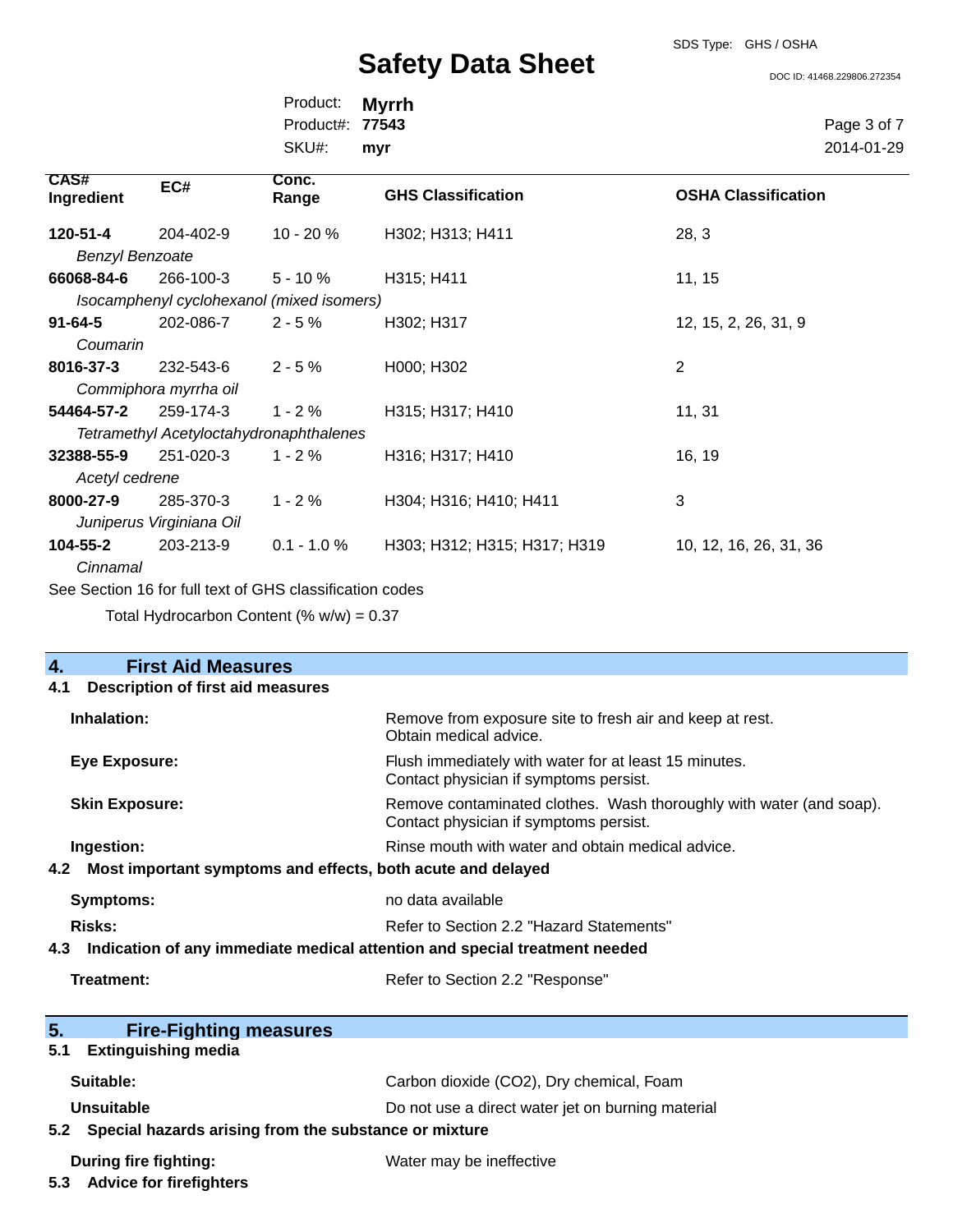DOC ID: 41468.229806.272354

Product: **Myrrh Fragrance Oil** Product#: **77543**

SKU#: **myr** Page 4 of 7 2014-01-29

**Further information:** Standard procedure for chemical fires

#### **6. Accidental Release Measures**

#### **6.1 Personal precautions, protective equipment and emergency procedures**

Avoid inhalation and contact with skin and eyes. A self-contained breathing apparatus is recommended in case of a major spill.

#### **6.2 Environmental precautions**

Keep away from drains, soil, and surface and groundwater.

#### **6.3 Methods and materials for containment and cleaning up**

Clean up spillage promptly. Remove ignition sources. Provide adequate ventilation. Avoid excessive inhalation of vapors. Gross spillages should be contained by use of sand or inert powder and disposed of according to the local regulations.

#### **6.4 Reference to other sections**

Not Applicable

## **7. Handling and Storage**

#### **7.1 Precautions for safe handling**

Apply according to good manufacturing and industrial hygiene practices with proper ventilation. Do not drink, eat or smoke while handling. Respect good personal hygiene.

#### **7.2 Conditions for safe storage, including any incompatibilities**

Store in a cool, dry and ventilated area away from heat sources and protected from light in tightly closed original container. Avoid plastic and uncoated metal container. Keep air contact to a minimum.

#### **7.3 Specific end uses**

No information available

#### **8. Exposure Controls/Personal Protection**

#### **8.1 Control parameters**

| <b>Exposure Limits:</b>      |                   |                              |       |       |             |                                                  |
|------------------------------|-------------------|------------------------------|-------|-------|-------------|--------------------------------------------------|
| <b>Component</b>             |                   |                              | ACGIH | ACGIH | <b>OSHA</b> | <b>OSHA</b><br>TWA ppm STEL ppm TWA ppm STEL ppm |
| 84-66-2                      | Diethyl phthalate |                              |       |       |             |                                                  |
| <b>Engineering Controls:</b> |                   | Use local exhaust as needed. |       |       |             |                                                  |

#### **8.2 Exposure controls - Personal protective equipment**

| Eye protection:                | Tightly sealed goggles, face shield, or safety glasses with brow guards and side shields, etc.<br>as may be appropriate for the exposure |
|--------------------------------|------------------------------------------------------------------------------------------------------------------------------------------|
| <b>Respiratory protection:</b> | Avoid excessive inhalation of concentrated vapors. Apply local ventilation where appropriate.                                            |
| <b>Skin protection:</b>        | Avoid Skin contact. Use chemically resistant gloves as needed.                                                                           |

#### **9. Physical and Chemical Properties**

#### **9.1 Information on basic physical and chemical properties**

| Appearance: | Conforms to Standard |
|-------------|----------------------|
| Odor:       | Conforms to Standard |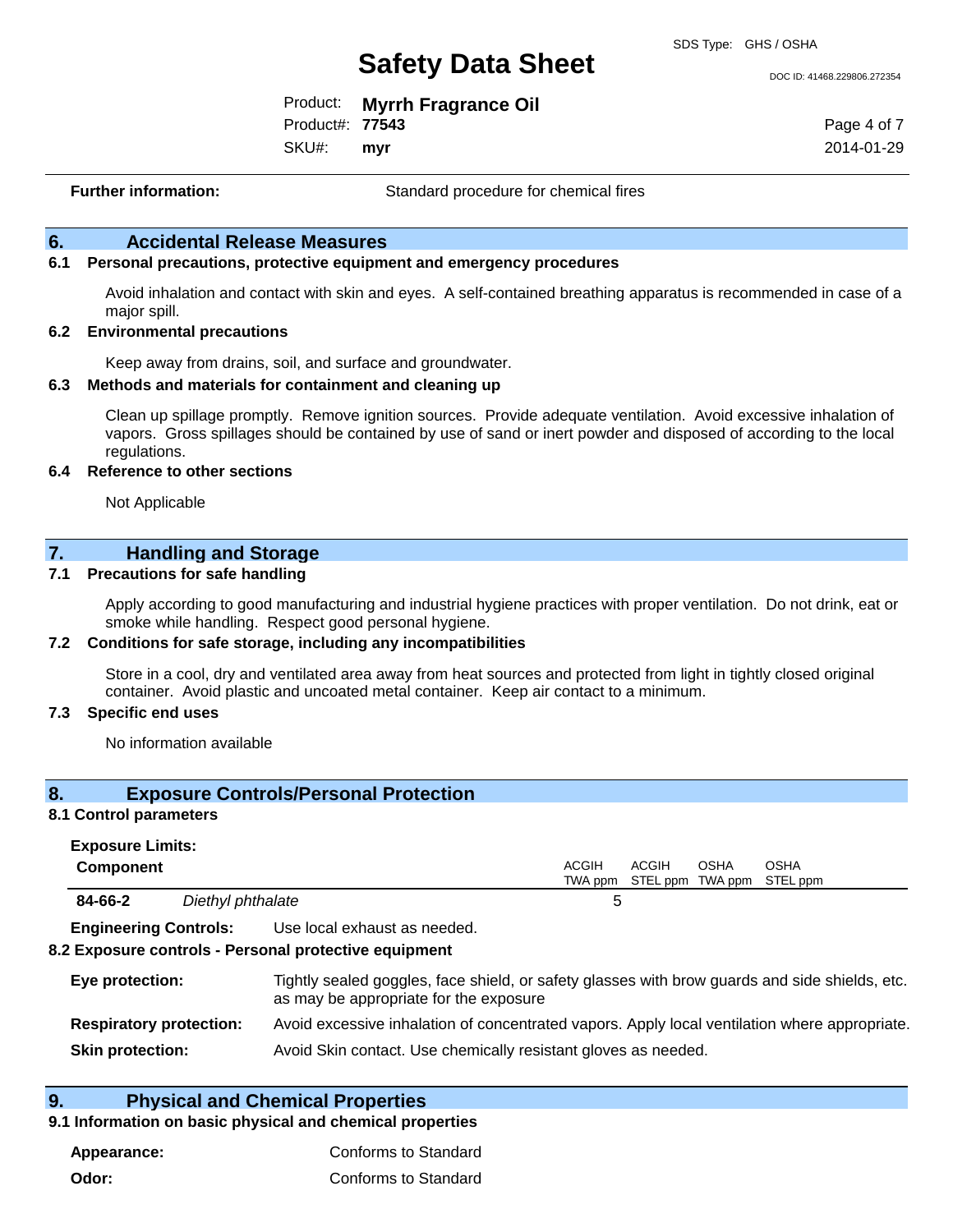DOC ID: 41468.229806.272354

|                        | Product: Myrrh Fragrance Oil |
|------------------------|------------------------------|
| Product#: <b>77543</b> |                              |
| SKU#:                  | myr                          |

Page 5 of 7 2014-01-29

| Color:                       | Pale Yellow to Yellow |
|------------------------------|-----------------------|
| <b>Viscosity:</b>            | Liquid                |
| <b>Freezing Point:</b>       | Not determined        |
| <b>Boiling Point:</b>        | Not determined        |
| <b>Melting Point:</b>        | Not determined        |
| <b>Flashpoint:</b>           | >200 F (93.33 C)      |
| <b>Auto flammability:</b>    | Not determined        |
| <b>Explosive Properties:</b> | None Expected         |
| <b>Oxidizing properties:</b> | None Expected         |
| Vapor Pressure (mmHg@20 C):  | 0.0012                |
| %VOC:                        | 0                     |
| Specific Gravity @ 25 C:     | 1.0740                |
| Density @ 25 C:              | 1.0710                |
| Refractive Index @ 25 C:     | 1.5160                |
| Soluble in:                  | Oil                   |

## **10. Stability and Reactivity**

| 10.1 Reactivity                         | None                                               |
|-----------------------------------------|----------------------------------------------------|
| <b>10.2 Chemical stability</b>          | Stable                                             |
| 10.3 Possibility of hazardous reactions | None known                                         |
| 10.4 Conditions to avoid                | None known                                         |
| 10.5 Incompatible materials             | Strong oxidizing agents, strong acids, and alkalis |
| 10.6 Hazardous decomposition products   | None known                                         |

## **11. Toxicological Information 11.1 Toxicological Effects**

| <b>Acute toxicity - Oral</b>                       | (LD50: 3,503.25) May be harmful if swallowed             |
|----------------------------------------------------|----------------------------------------------------------|
| <b>Acute toxicity - Dermal</b>                     | (LD50: 3,199.81) May be harmful in contact with skin     |
| <b>Acute toxicity - Inhalation</b>                 | (LC50: 8.66) Toxic if inhaled                            |
| <b>Skin corrosion / irritation</b>                 | Causes mild skin irritation                              |
| Serious eye damage / irritation                    | Not classified - the classification criteria are not met |
| <b>Respiratory sensitization</b>                   | Not classified - the classification criteria are not met |
| <b>Skin sensitization</b>                          | May cause an allergic skin reaction                      |
| <b>Germ cell mutagenicity</b>                      | Not classified - the classification criteria are not met |
| Carcinogenicity                                    | Not classified - the classification criteria are not met |
| <b>Reproductive toxicity</b>                       | Not classified - the classification criteria are not met |
| Specific target organ toxicity - single exposure   | Not classified - the classification criteria are not met |
| Specific target organ toxicity - repeated exposure | Not classified - the classification criteria are not met |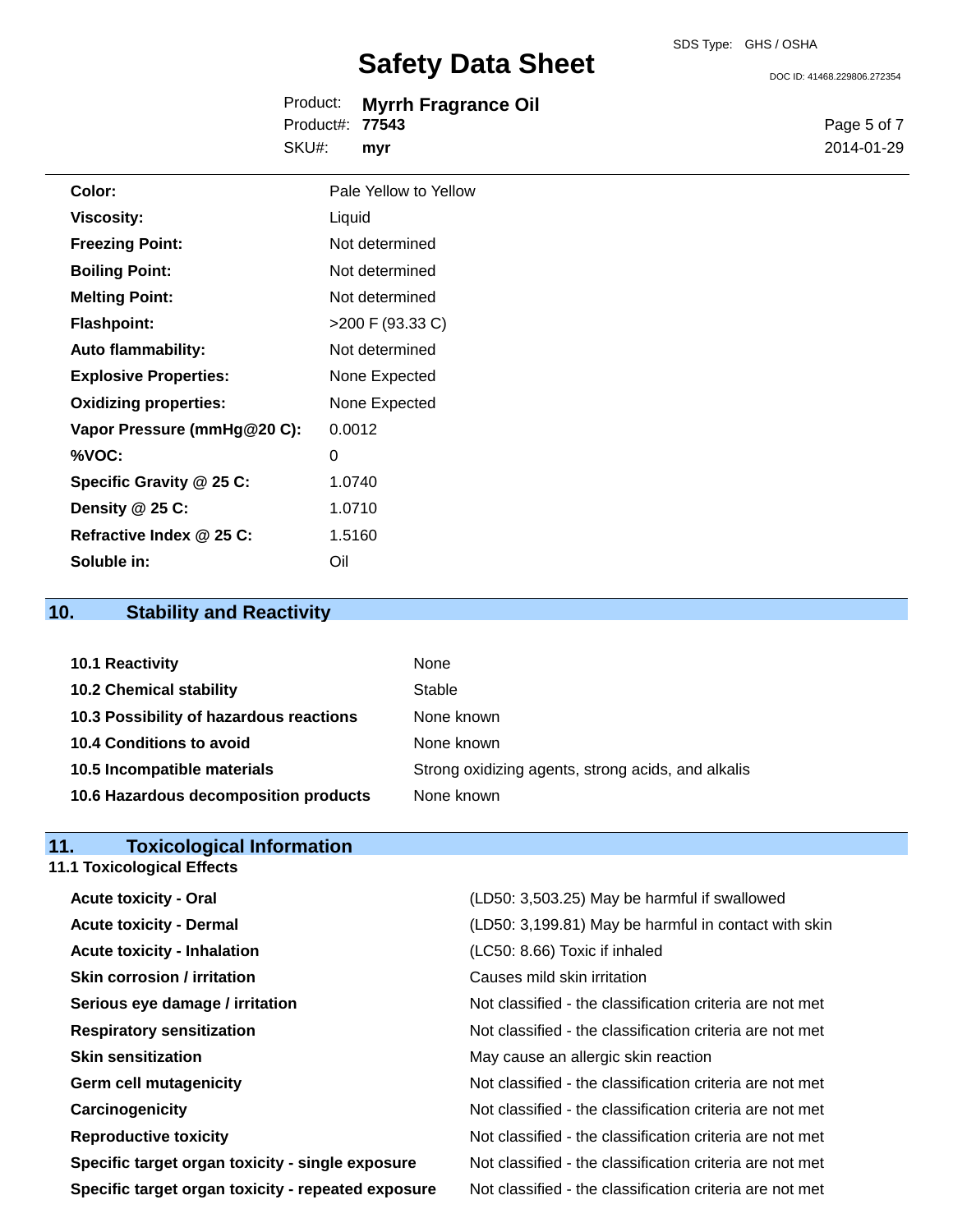DOC ID: 41468.229806.272354

Page 6 of 7 2014-01-29

|                        | Product: Myrrh Fragrance Oil |
|------------------------|------------------------------|
| Product#: <b>77543</b> |                              |

SKU#: **myr**

**Aspiration hazard Not classified - the classification criteria are not met** Not classified - the classification criteria are not met

| 12.<br><b>Ecological Information</b> |
|--------------------------------------|
|--------------------------------------|

**12.1 Toxicity**

| <b>Acute acquatic toxicity</b>     |                                                 |
|------------------------------------|-------------------------------------------------|
| <b>Chronic acquatic toxicity</b>   | Toxic to aquatic life with long lasting effects |
| <b>Toxicity Data on soil</b>       | no data available                               |
| <b>Toxicity on other organisms</b> | no data available                               |
|                                    |                                                 |
| 12.2 Persistence and degradability | no data available                               |
| 12.3 Bioaccumulative potential     | no data available                               |
| 12.4 Mobility in soil              | no data available                               |
| 12.5 Other adverse effects         | no data available                               |

#### **13. Disposal Conditions**

#### **13.1 Waste treatment methods**

Do not allow product to reach sewage systems. Dispose of in accordance with all local and national regulations. Send to a licensed waste management company.The product should not be allowed to enter drains, water courses or the soil. Do not contaminate ponds, waterways or ditches with chemical or used container.

#### **14. Transport Information**

| <b>Regulator</b>                                                        |                                          | <b>Class</b> | <b>Pack Group</b>                   | <b>Sub Risk</b> | UN-nr.        |  |
|-------------------------------------------------------------------------|------------------------------------------|--------------|-------------------------------------|-----------------|---------------|--|
| U.S. DOT (Non-Bulk)                                                     |                                          |              | Not Regulated - Not Dangerous Goods |                 |               |  |
| <b>Chemicals NOI</b>                                                    |                                          |              |                                     |                 |               |  |
|                                                                         | <b>ADR/RID (International Road/Rail)</b> |              |                                     |                 |               |  |
| <b>Environmentally Hazardous</b><br>Liquid, n.o.s.                      | Substance.                               | 9            | Ш                                   |                 | <b>UN3082</b> |  |
| <b>IATA (Air Cargo)</b>                                                 |                                          |              |                                     |                 |               |  |
| <b>Environmentally Hazardous</b><br>Liquid, n.o.s.<br><b>IMDG (Sea)</b> | Substance.                               | 9            | Ш                                   |                 | <b>UN3082</b> |  |
| <b>Environmentally Hazardous</b><br>Liquid, n.o.s.                      | Substance.                               | 9            | Ш                                   |                 | UN3082        |  |

| 15. | <b>Regulatory Information</b> |
|-----|-------------------------------|
|     |                               |

#### **U.S. Federal Regulations:**

**TSCA (Toxic Substance Control Act):** TSCA status undetermined

**40 CFR(EPCRA, SARA, CERCLA and CAA)** This product contains the following components:

84-66-2 201-550-6 40 - 50 % Diethyl phthalate

**U.S. State Regulations:**